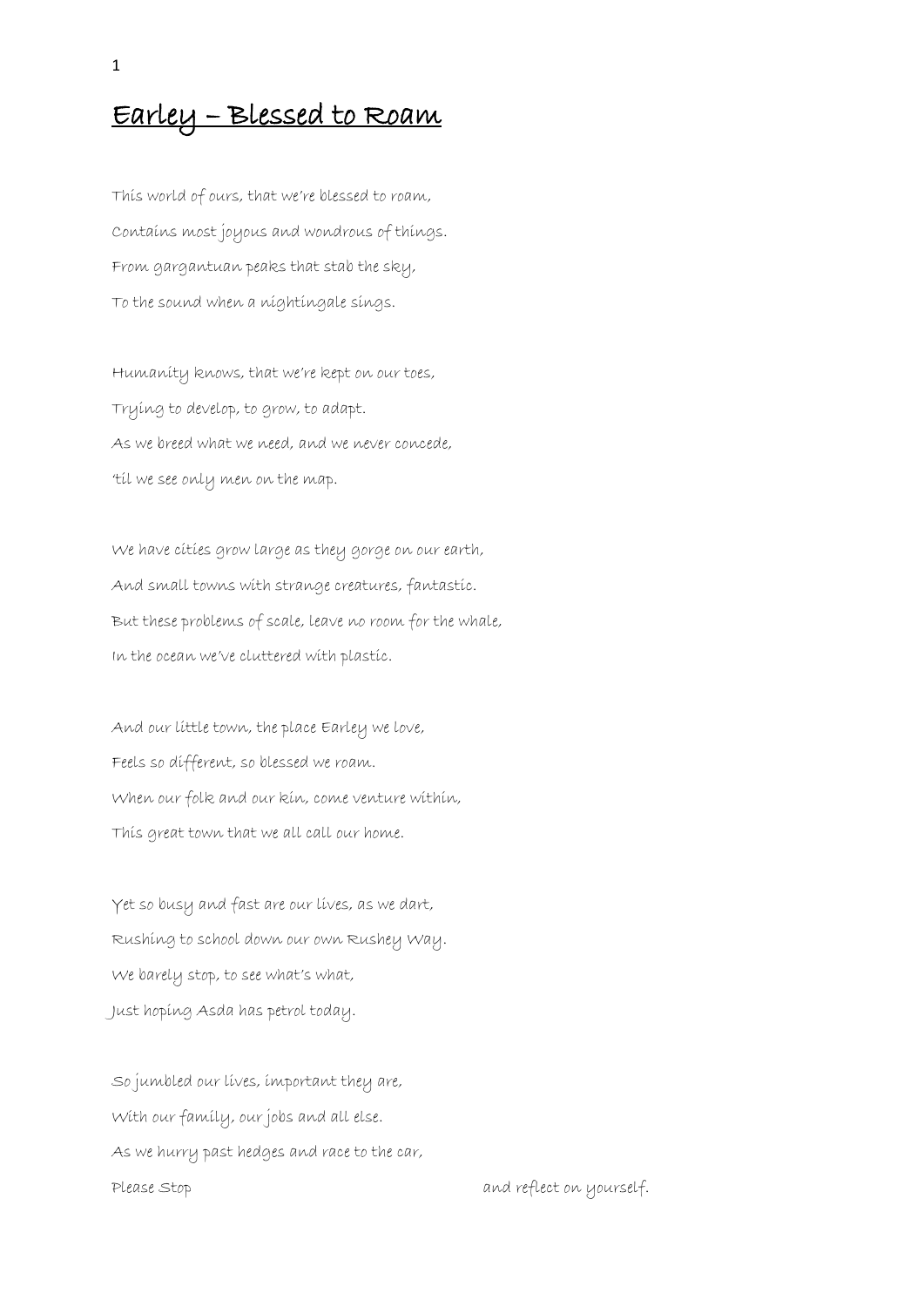Do you need to drive that metal box now? Do those emissions need to be made? For our little world, so preciously held, In the balance, could whither and fade.

Take a walk, p'haps round Maiden Erlegh, A forage down into the trees. Catch a water vole glistening in sunlight, Or a red kite, just a flash in the breeze.

Hedgehogs with spikes, long billed herons, A chaffinch's colourful features. A stag beetle's horns, the glug of a pike, And all manner of whimsical creatures.

In Sol Joel Park alone you'll see, Squirrels playing up high in the trees. Or burrow down low, into earth, 'neath the snow, Find a dormouse, hibernating in leaves.

These purest of creatures, shape their lives 'round our own, A consideration that should be repaid. Yet we travel, commute, litter and pollute, 'til the lives of these small beasties fade.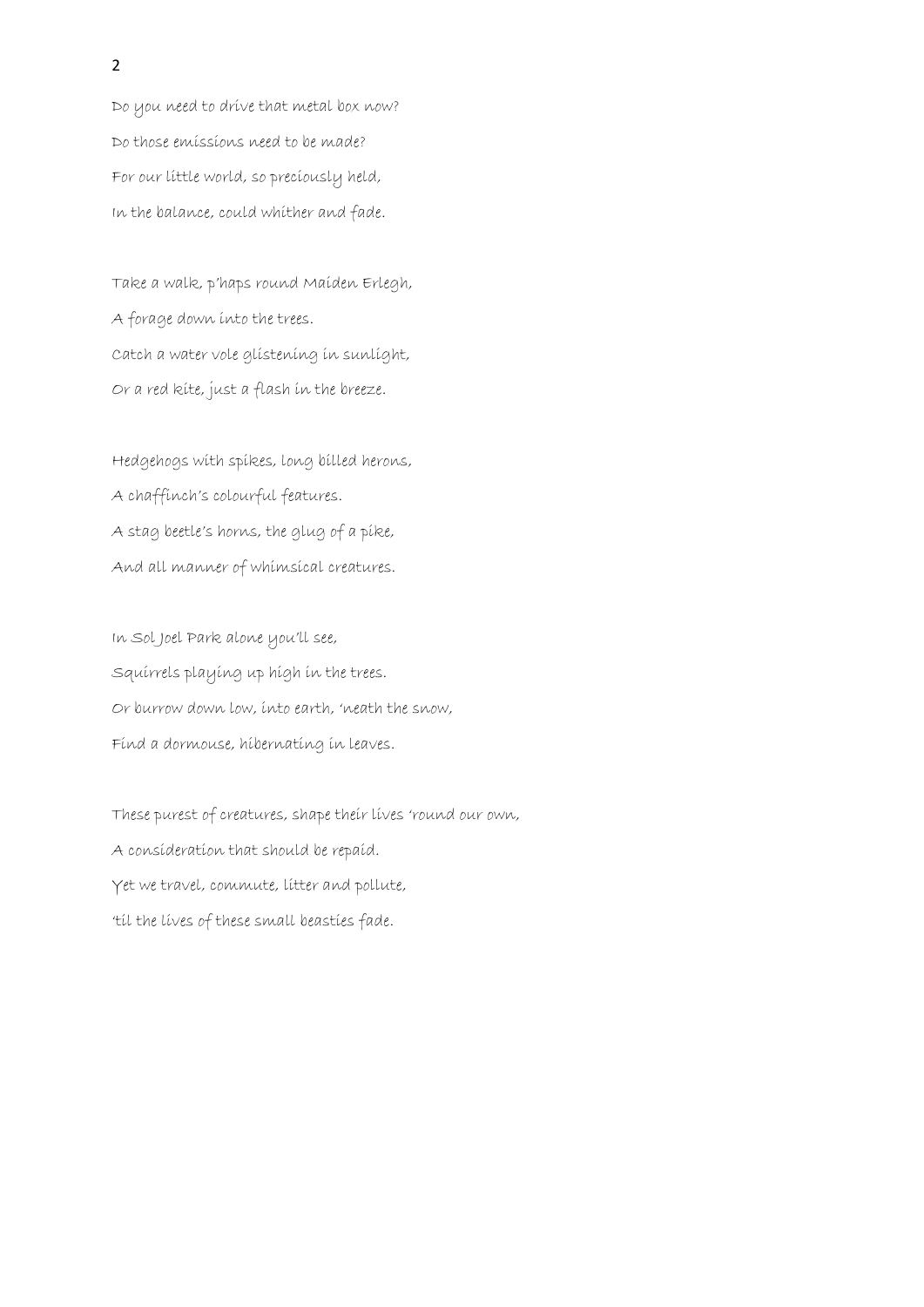In summer we love, to sup as we go, Cool drinks and icy cream treats. And in winter we dream of warm chocolatey cream, Giving joy to our lips with its heat.

Yet these wondrous, man-made marvels, All come wrapped up, plastic encased. And if not correctly placed in recycling bins, They fill our beloved town, Earley, with waste.

So please, oh please think of our neighbours, The kind creatures curious of our things. Will take a bite and catch a fright, Rubbish snaring on claws and their wings.

To summarise, stop the demise, Of our beautiful earth, make haste. By solving the issues, one town at a time, Drive less and recycle your waste.

For there are beasties in the hedgerows, Coloured fishes swimming out to the sea. Glorious birds soaring high above us now, And that's how its environment to be, In Earley.